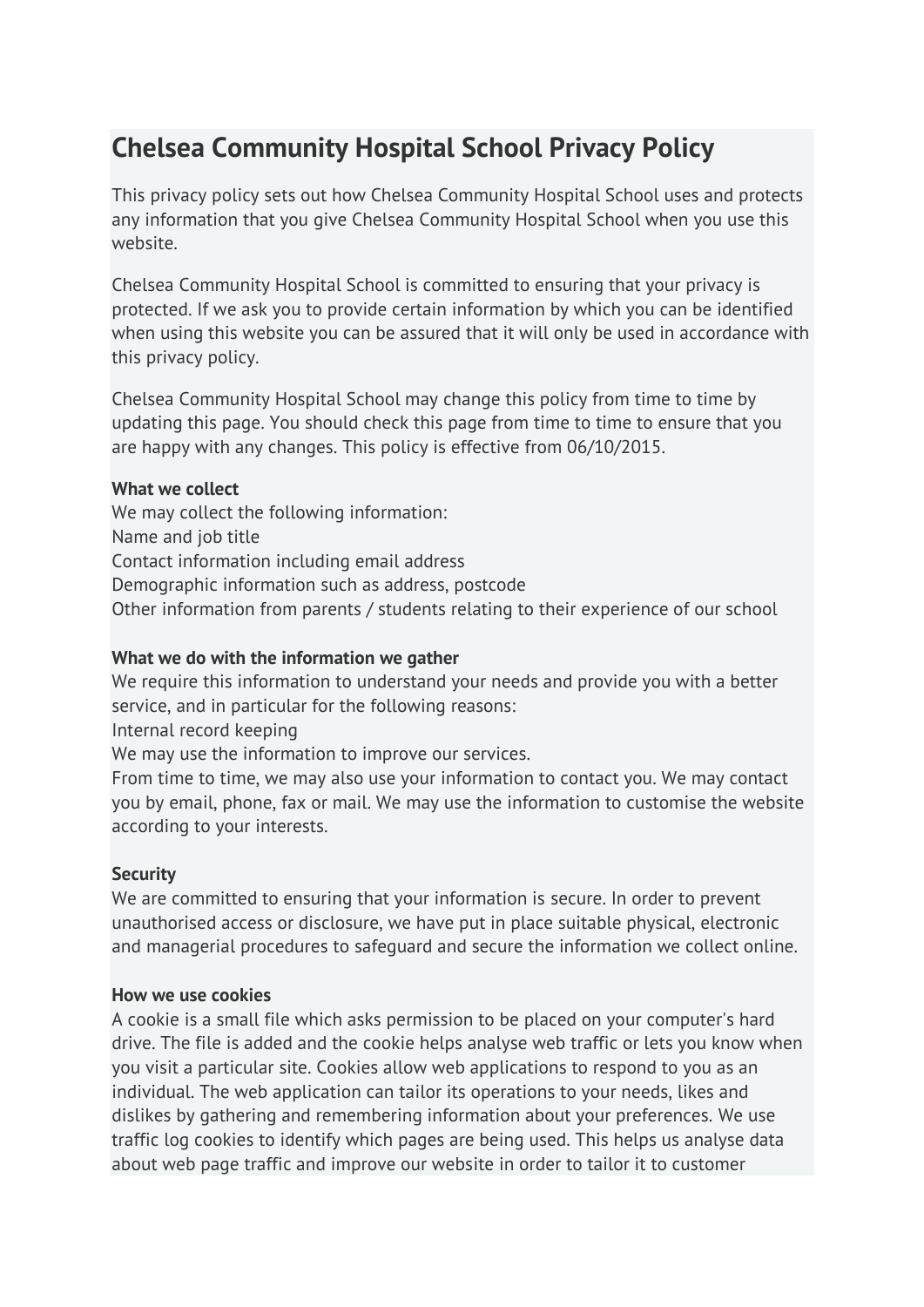needs. Overall, cookies help us provide you with a better website, by enabling us to monitor which pages you find useful and which you do not. A cookie in no way gives us access to your computer or any information about you, other than the data you choose to share with us. You can choose to accept or decline cookies however this may prevent you from taking full advantage of the website. Third Party Cookies are not set directly by the school, but by third-party providers e.g. Google for analytical purposes. One such cookie tracks number of visits by a unique user and the other tracks where the user came from (e.g. search engine or other link) and where in the world the user is located when accessing the site. In addition to Google's analytical cookies, Third Party Cookies may be set by providers whose services or functionality is embedded in the school website. Such providers include, but may not be limited to Twitter, YouTube, FaceBook and WordPress.

## **Links to other websites.**

Our website may contain links to other websites of interest. However, once you have used these links to leave our site, you should note that we do not have any control over that other website. Therefore, we cannot be responsible for the protection and privacy of any information which you provide whilst visiting such sites and such sites are not governed by this privacy statement. You should exercise caution and look at the privacy statement applicable to the website in question.

## **Controlling your personal information**

We will not sell, distribute or lease your personal information to third parties unless we have your permission or are required by law to do so. You may request details of personal information which we hold about you under the Data Protection Act 1998. A small fee will be payable. If you would like a copy of the information held on you please write to:

Chelsea Community Hospital School Chelsea and Westminster Hospital 369 Fulham Road London SW10 9NH

If you believe that any information we are holding on you is incorrect or incomplete, please write to or email us as soon as possible, at the above address. We will promptly correct any information found to be incorrect.

#### **Freedom of Information**

The school will comply with the terms of the Freedom of Information Act 2000, and any subsequent legislation, to ensure all information held by the school is treated in a manner that is fair and lawful. Request for any documents within the scheme which are not available on the school website, should be directed to the school by telephone, email, fax or letter. Contact details are as above. To help process requests quickly, any correspondence should be clearly marked: "PUBLICATION SCHEME REQUEST."